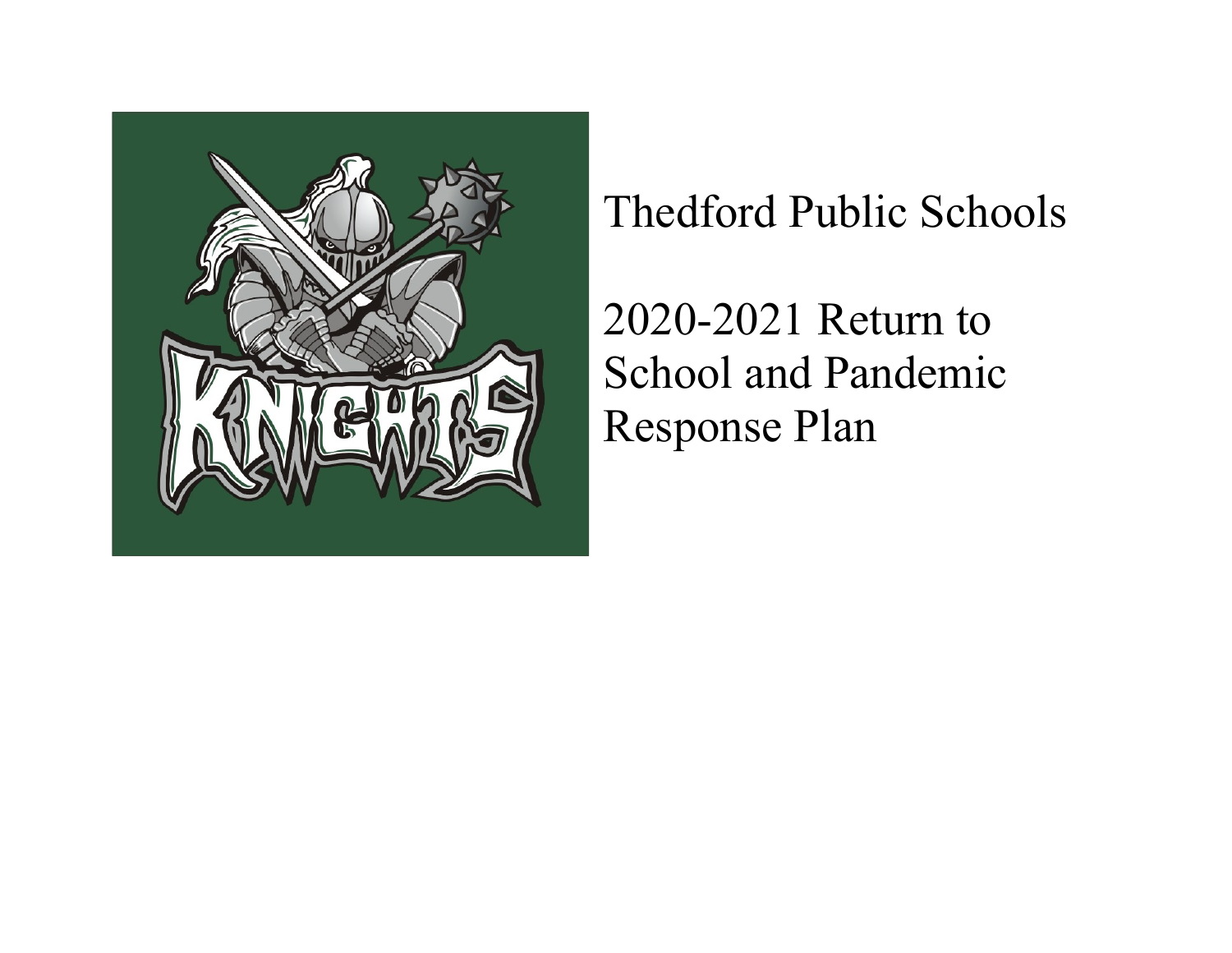**Introduction:** This plan has been developed with discussion, input, and guidance from the Nebraska Department of Education (NDE), the Nebraska Schools Activity Association (NSAA), KSB School Law, the West Central District Health Department, ESU 16, and other Nebraska Educators.

While this plan is meant to be as comprehensive as possible, it is impossible to predict every scenario that we may encounter as we return to the school building. The plan can and will be updated throughout the school year as more information is available. The administration reserves the right to make adjustments to the plan as needed and will make every attempt to communicate those changes in a timely manner to all stakeholders of the district.

**Risk Dial:** The majority of the decisions going forward will be based off of the current risk assessment for our area. This Risk Dial can be found on the West Central District Health Department's website (https://wcdhd.org).



The risk dial is based on the following data: Weekly positivity rate, overall positivity rate, new cases, ICU availability, ventilator availability, community spread, testing availability, contact tracing, availability of reliable and valid antibody testing, availability of effective treatments for COVID-19, an effective vaccine that is widely available, and being able to easily obtain personal protective equipment through standard supply chains.

The risk dial will be updated regularly and includes guidance/recommendations for each level.

**How to Reduce Your Risk:** There is quite a bit of information (and misinformation) out there about this virus/disease. At the same time, it seems like the following steps are widely accepted as ways to reduce your risk of getting infected or infecting others.

- 1. Practice social distancing by maintaining at least 6 feet of distance between you and other people. Avoid large crowds whenever possible.
- 2. Using a face covering (mask, scarf, bandana, etc.) that covers your nose and mouth in public places, especially indoors and in large crowds.
- 3. Practice good hygiene. This includes regularly washing your hands for at least 20 seconds with warm soapy water or using hand sanitizer if you are unable to wash your hands.
- 4. If you need to sneeze or cough, you should cover it. The best way is to cough or sneeze into your elbow if you cannot cover it with a tissue.
- 5. Avoid touching your face as much as possible, especially your nose and eyes.
- 6. Stay home when you are feeling sick, especially if you have a fever of over 100.4 degrees.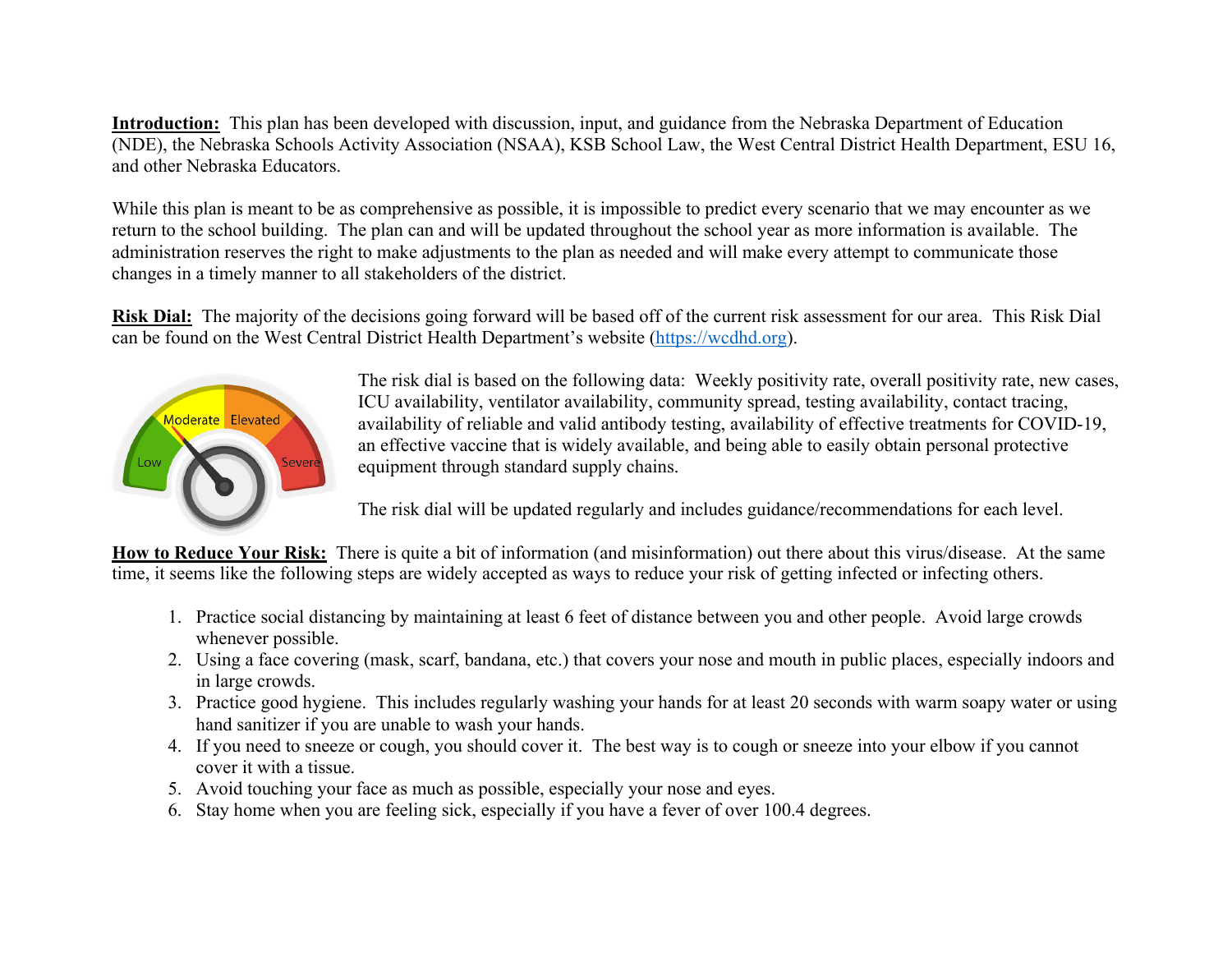**Reopening Guidelines:** Any Directed Health Measure from any state, district, county, or local authority that has the authority to do so will take precedence over any of these guidelines.

Guidelines should be looked at as a continuum. Some guidelines may be tightened or loosened as we approach the next level. For example, some of the "High Risk" guidelines may be put into place even if we are still in the "Moderate Risk" level as per the West Central District Health Department.

|                                   | Green – Low Risk                                       | <b>Yellow – Moderate Risk</b>                                                                                                                                                                                                                                                                                                                                                                | Orange – High Risk                                                                                                                                                                                                                                                                                                                                                                                                 | <b>Red-Severe Risk</b>                                                                                   |
|-----------------------------------|--------------------------------------------------------|----------------------------------------------------------------------------------------------------------------------------------------------------------------------------------------------------------------------------------------------------------------------------------------------------------------------------------------------------------------------------------------------|--------------------------------------------------------------------------------------------------------------------------------------------------------------------------------------------------------------------------------------------------------------------------------------------------------------------------------------------------------------------------------------------------------------------|----------------------------------------------------------------------------------------------------------|
| Face Coverings                    | No face coverings will be<br>required or recommended.  | Face coverings will be<br>strongly recommended for all<br>individuals in the school<br>building                                                                                                                                                                                                                                                                                              | Face coverings will be<br>required to be worn by<br>anyone in the building. This<br>includes staff, students,<br>parents, or visitors.                                                                                                                                                                                                                                                                             | School buildings will be<br>closed and all students will<br>participate in remote learning<br>from home. |
|                                   |                                                        | Parents may "opt-in" to<br>having their child wear face<br>covering. They may fill out<br>a form to request that the<br>staff and administration help<br>make sure their student<br>wears a face covering.                                                                                                                                                                                   | Parents may "opt-out" of<br>having their child wear face<br>coverings if they choose to<br>do so.                                                                                                                                                                                                                                                                                                                  |                                                                                                          |
| Temperature and Symptom<br>Checks | No temperature or symptom<br>checks will be conducted. | Parents are strongly<br>recommended to check<br>student temperatures at<br>home. If a student has a<br>fever of 100 degrees or<br>higher, they should NOT<br>come to school and you<br>should contact the West<br>Central District Health<br>Department.<br>Random checks of students<br>may be conducted during the<br>school day.<br>Checks may be required for<br>activity participation. | Parents are strongly<br>recommended to check<br>student temperatures at<br>home. If a student has a<br>fever of 100 degrees or<br>higher, they should NOT<br>come to school and you<br>should contact the West<br><b>Central District Health</b><br>Department.<br>Checks of students may be<br>conducted during the school<br>day or at the bus pick-up.<br>Checks may be required for<br>activity participation. | School buildings will be<br>closed and all students will<br>participate in remote learning<br>from home. |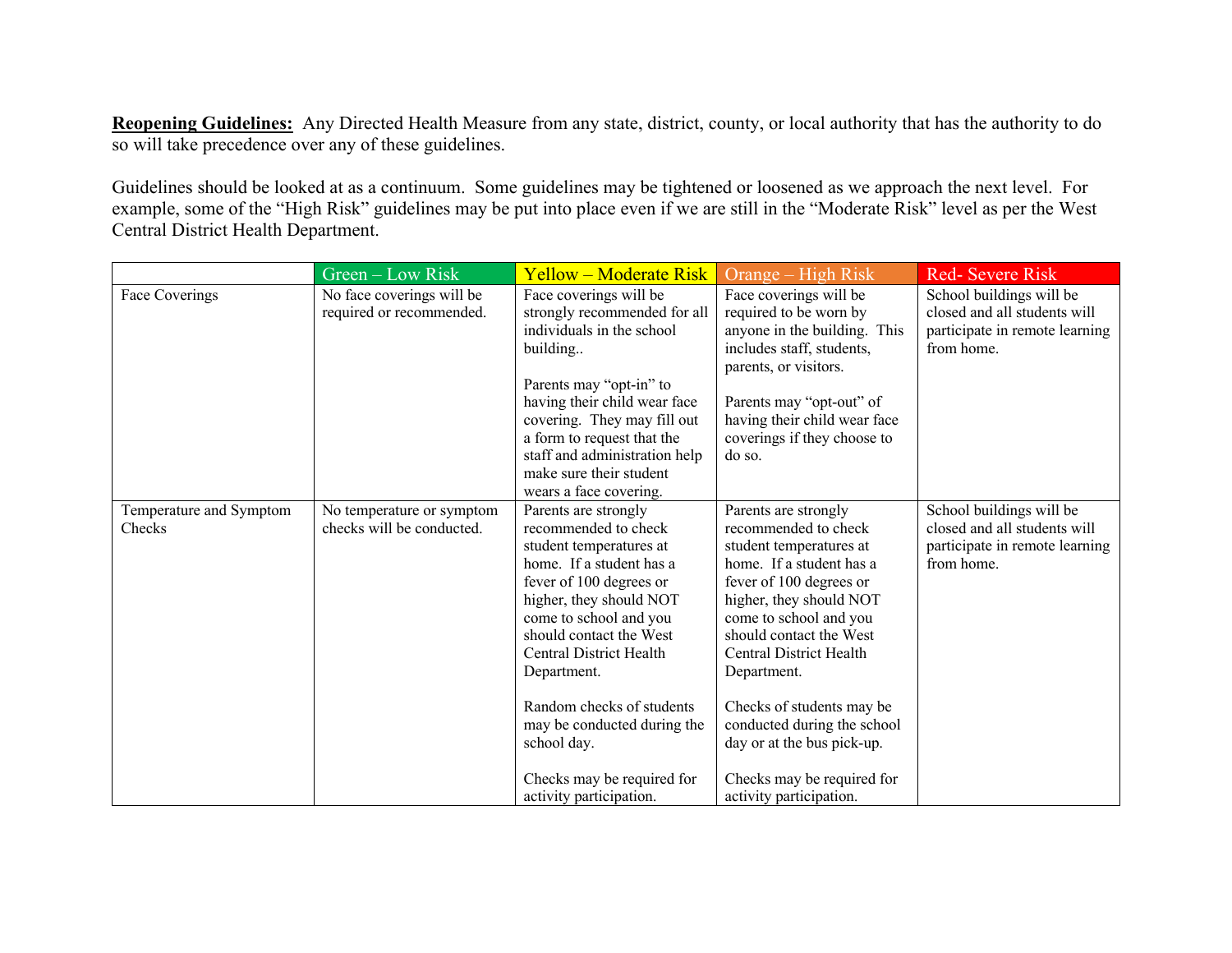| <b>Student Attendance</b>     | All students in grades PreK-<br>12 will attend school in<br>person. | All students in grades PreK-<br>12 will attend school in<br>person.<br>Online options will be<br>available for students that are<br>unable to attend in person.<br>Online attendance will be<br>required for the same time<br>period as in person<br>attendance as practical for | All students in grades PreK-<br>12 will attend school in<br>person.<br>Online options will be<br>available for students that are<br>unable to attend in person.<br>Online attendance will be<br>required during the same<br>time periods as in person<br>attendance as practical for | School buildings will be<br>closed and all students will<br>participate in remote learning<br>from home.             |
|-------------------------------|---------------------------------------------------------------------|----------------------------------------------------------------------------------------------------------------------------------------------------------------------------------------------------------------------------------------------------------------------------------|--------------------------------------------------------------------------------------------------------------------------------------------------------------------------------------------------------------------------------------------------------------------------------------|----------------------------------------------------------------------------------------------------------------------|
|                               |                                                                     | the age of the student.                                                                                                                                                                                                                                                          | the age of the student.<br>Alternative scheduling for<br>grades and classes will be<br>utilized as necessary.                                                                                                                                                                        |                                                                                                                      |
| <b>Student Transportation</b> | Normal operations of student<br>transportation will be<br>followed. | Normal operations of student<br>transportation will be<br>followed.<br>Students will be encouraged<br>to maintain appropriate<br>spacing when practical.<br>Face coverings are highly<br>recommended.<br>Temperature and symptom<br>checks will be conducted<br>randomly.        | Student Transportation to<br>and from school will be<br>suspended and parents will<br>be reimbursed for mileage.                                                                                                                                                                     | No student transportation<br>will be necessary due to all<br>students participating in<br>remote learning from home. |
| Arriving at school            | Normal operations will be<br>followed.                              | At the elementary: Both<br>entrances (south by the<br>playground and west by the<br>office) will be open from<br>7:45-8:00 a.m.<br>Parents are asked to drop off<br>students as close to 8:00 as<br>possible.                                                                    | The same provisions set out<br>in yellow will be followed.<br>Additional provisions<br>include:<br>Temperature and symptom<br>checks may be implemented<br>during this time.                                                                                                         | School buildings will be<br>closed and all students will<br>participate in remote learning<br>from home.             |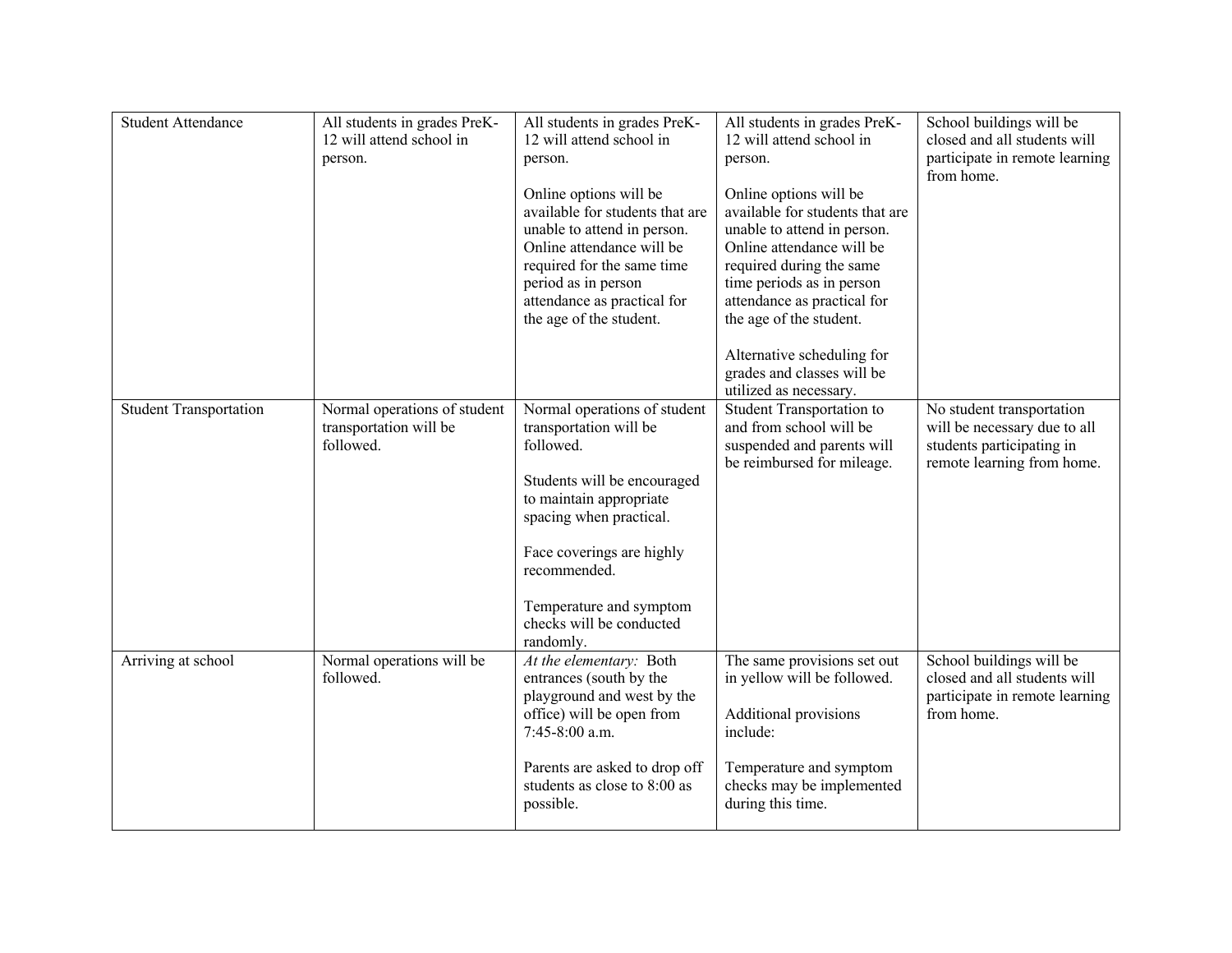| Arriving at school<br>(continued) |                                                           | Students are to drop off their<br>items at their cubbies and go |                               |                                              |
|-----------------------------------|-----------------------------------------------------------|-----------------------------------------------------------------|-------------------------------|----------------------------------------------|
|                                   |                                                           | directly to their classrooms.                                   |                               |                                              |
|                                   |                                                           | At the High School: All                                         |                               |                                              |
|                                   |                                                           | entrance doors will be                                          |                               |                                              |
|                                   |                                                           | available for students to enter                                 |                               |                                              |
|                                   |                                                           | from $7:30 - 8:00$ a.m.                                         |                               |                                              |
|                                   |                                                           | Students are asked to come                                      |                               |                                              |
|                                   |                                                           | as close to 8:00 a.m. as                                        |                               |                                              |
|                                   |                                                           | possible except if they are                                     |                               |                                              |
|                                   |                                                           | having breakfast.                                               |                               |                                              |
|                                   |                                                           | Students should maintain                                        |                               |                                              |
|                                   |                                                           | social distancing at all times.                                 |                               |                                              |
| <b>Breakfast and Lunch</b>        | Breakfast and Lunch will                                  | Breakfast and Lunch will be                                     | Breakfast and Lunch will be   | School buildings will be                     |
|                                   | follow normal operations.                                 | served as normal, with the                                      | served as normal, with the    | closed and all students will                 |
|                                   |                                                           | exception of the salad bar.                                     | exception of the salad bar.   | participate in remote learning               |
|                                   |                                                           |                                                                 |                               | from home.                                   |
|                                   |                                                           | The salad bar may not be                                        | The salad bar will not be     |                                              |
|                                   |                                                           | available at times. When                                        | available.                    | Breakfast and lunch will still               |
|                                   |                                                           | available, items will be                                        |                               | be provided for those that                   |
|                                   |                                                           | individually packaged so                                        | Staggered lunch periods may   | choose to receive it. Pick up                |
|                                   |                                                           | students do not have to share                                   | be used to reduce the number  | will be at the school and                    |
|                                   |                                                           | utensils.                                                       | of students in the lunch      | additional drop-off spots may                |
|                                   |                                                           |                                                                 | room.                         | be utilized (ie: Brownlee or                 |
|                                   |                                                           | Students will eat in the lunch                                  |                               | Seneca).                                     |
|                                   |                                                           | room at the high school.                                        | Students will normally eat in |                                              |
|                                   |                                                           |                                                                 | the lunch room at the high    |                                              |
|                                   |                                                           |                                                                 | school, or they may be        |                                              |
|                                   |                                                           |                                                                 | required to eat in their      |                                              |
|                                   |                                                           |                                                                 | classrooms as practical.      |                                              |
| Visitors/Parents                  | Normal operations will be<br>followed. All visitors shall | Parents are asked to remain                                     | Parents and visitors will not | School buildings will be                     |
|                                   |                                                           | outside of the building when                                    | be allowed into the building  | closed and all students will                 |
|                                   | check into the office.                                    | dropping off students.                                          | without appointments.         | participate in remote learning<br>from home. |
|                                   |                                                           | If parents have business to                                     | Face coverings will be        |                                              |
|                                   |                                                           | conduct in the office, we ask                                   | required for parents/visitors |                                              |
|                                   |                                                           |                                                                 | to enter the building.        |                                              |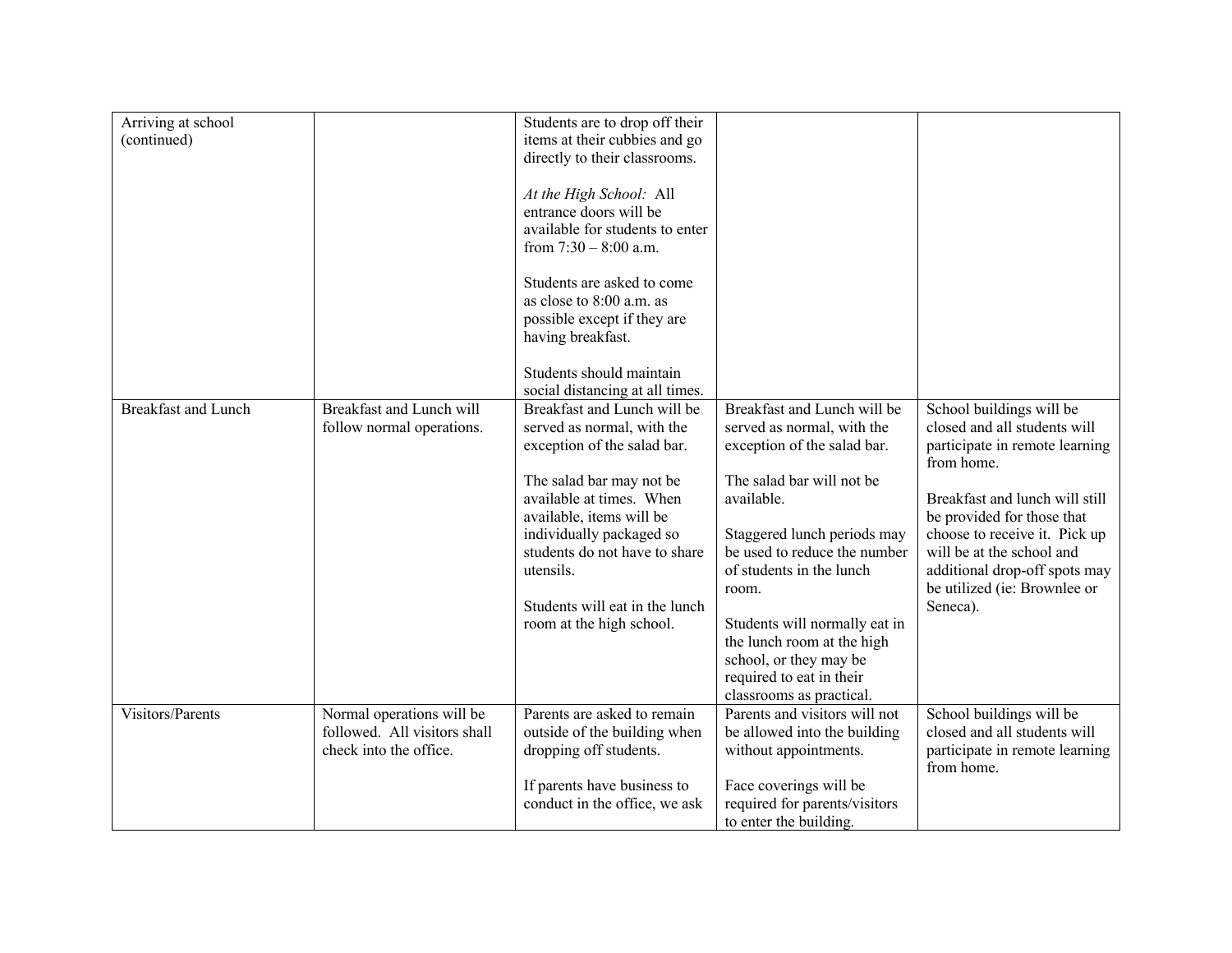| Visitors/Parents (continued) |                                                   | that they refrain from doing<br>so until at least 8:15 a.m.<br>Visitors need to call the<br>office first to set up<br>appointments and gain<br>permission to be on campus.<br>All visitors shall check into<br>the office.                                                                                                                                                                                                                                                                                               | All visitors shall check into<br>the office.                                                                                                                                                                                                                                                                                                                                                                                                                                                                             |                                                                                                          |
|------------------------------|---------------------------------------------------|--------------------------------------------------------------------------------------------------------------------------------------------------------------------------------------------------------------------------------------------------------------------------------------------------------------------------------------------------------------------------------------------------------------------------------------------------------------------------------------------------------------------------|--------------------------------------------------------------------------------------------------------------------------------------------------------------------------------------------------------------------------------------------------------------------------------------------------------------------------------------------------------------------------------------------------------------------------------------------------------------------------------------------------------------------------|----------------------------------------------------------------------------------------------------------|
| <b>Elementary Recess</b>     | Normal operations will be<br>followed.            | Elementary classes shall<br>stagger their recess so that no<br>more than two classes are out<br>at recess at the same time.<br>Students will be encouraged<br>to maintain social distancing.                                                                                                                                                                                                                                                                                                                             | Elementary classes shall<br>stagger their recess so that no<br>more than two classes are out<br>at recess at the same time.<br>Students will be encouraged<br>to maintain social distancing.                                                                                                                                                                                                                                                                                                                             | School buildings will be<br>closed and all students will<br>participate in remote learning<br>from home. |
| Transitions                  | All normal school operations<br>will be followed. | Elementary classes will be<br>encouraged to stagger their<br>hallway transitions<br>(bathroom/drink breaks) so<br>no more than one class is in<br>the hallway at one time.<br>High school students will be<br>encouraged to move from<br>one class to their next as<br>quickly as possible. No<br>gathering between classes<br>will be allowed.<br>All classes will be<br>encouraged to limit the<br>amount of time they are in<br>the hallways.<br>All students will be<br>encouraged to maintain<br>social distancing. | Elementary classes will be<br>encouraged to stagger their<br>hallway transitions<br>(bathroom/drink breaks) so<br>no more than one class is in<br>the hallway at one time.<br>High school students will be<br>encouraged to move from<br>one class to their next as<br>quickly as possible. No<br>gathering between classes<br>will be allowed.<br>All classes will be<br>encouraged to limit the<br>amount of time they are in<br>the hallways.<br>All students will be<br>encouraged to maintain<br>social distancing. | School buildings will be<br>closed and all students will<br>participate in remote learning<br>from home. |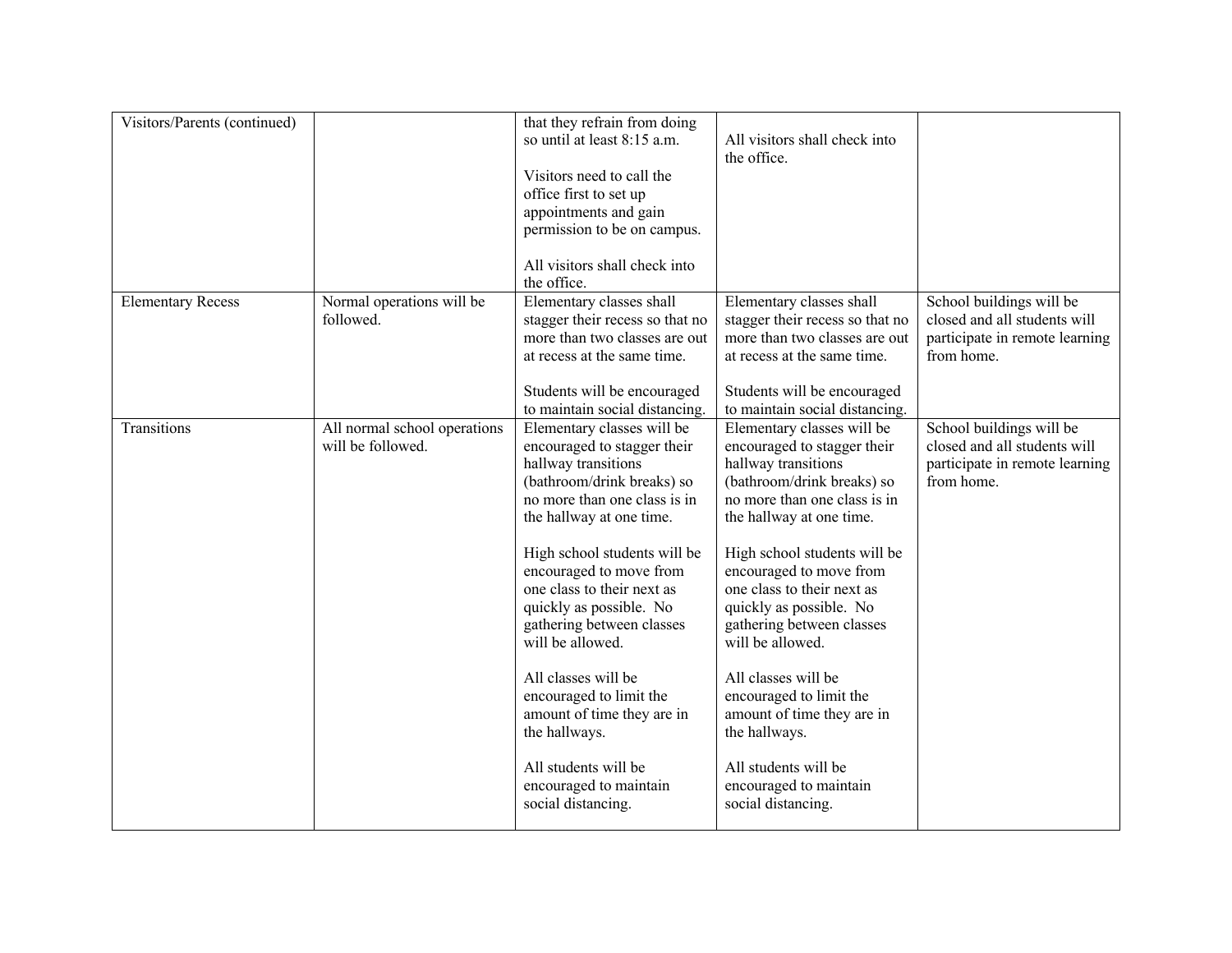| <b>Water Fountains</b> | Water fountains (including<br>nozzles) will be cleaned and<br>disinfected daily.                       | Students will be strongly<br>encouraged to use personal<br>or school provided water<br>bottles.<br>Some water fountains will be<br>open for those that do not<br>have water bottles available.<br>Water fountains (including<br>nozzles) will be disinfected<br>multiple time a day.                      | Only the bottle filler portion<br>of the water fountains will be<br>open.<br>Water fountain nozzles will<br>be shut off.<br>Water fountains will be<br>disinfected multiple times a<br>day.                                                                                                                                                             | School buildings will be<br>closed and all students will<br>participate in remote learning<br>from home.   |
|------------------------|--------------------------------------------------------------------------------------------------------|-----------------------------------------------------------------------------------------------------------------------------------------------------------------------------------------------------------------------------------------------------------------------------------------------------------|---------------------------------------------------------------------------------------------------------------------------------------------------------------------------------------------------------------------------------------------------------------------------------------------------------------------------------------------------------|------------------------------------------------------------------------------------------------------------|
| Classrooms             | All normal school operations<br>will be followed.                                                      | Seating in the room should<br>help students maintain social<br>distancing.<br>Small group work that<br>requires students to be in<br>close proximity to each other<br>should be limited.<br>Students at the high school<br>may be asked to help<br>disinfect their desks and<br>chairs from time to time. | Seating in the room should<br>help students maintain social<br>distancing.<br>Grouping/Clusters of desks<br>will be discouraged.<br>Small group work that<br>requires students to be in<br>close proximity to each other<br>will be discouraged.<br>Students at the high school<br>will be asked to help<br>disinfect their desks after<br>each period. | School buildings will be<br>closed and all students will<br>participate in remote learning<br>from home.   |
| School Calendar        | School calendar will remain<br>the same.                                                               | School calendar will remain<br>the same.                                                                                                                                                                                                                                                                  | The school calendar may be<br>adjusted to provide for<br>alternative learning or<br>attendance situations.                                                                                                                                                                                                                                              | The school calendar may be<br>adjusted to provide for<br>alternative learning or<br>attendance situations. |
| Exiting the building   | Students are encouraged to<br>exit the building in a timely<br>manner at the end of the<br>school day. | Students are encouraged to<br>exit the building in a timely<br>manner at the end of the<br>school day.<br>Parents that are picking up<br>their child shall remain<br>outside or in their vehicles                                                                                                         | Students are encouraged to<br>exit the building in a timely<br>manner at the end of the<br>school day.<br>Parents that are picking up<br>their child shall remain<br>outside or in their vehicles                                                                                                                                                       | School buildings will be<br>closed and all students will<br>participate in remote learning<br>from home.   |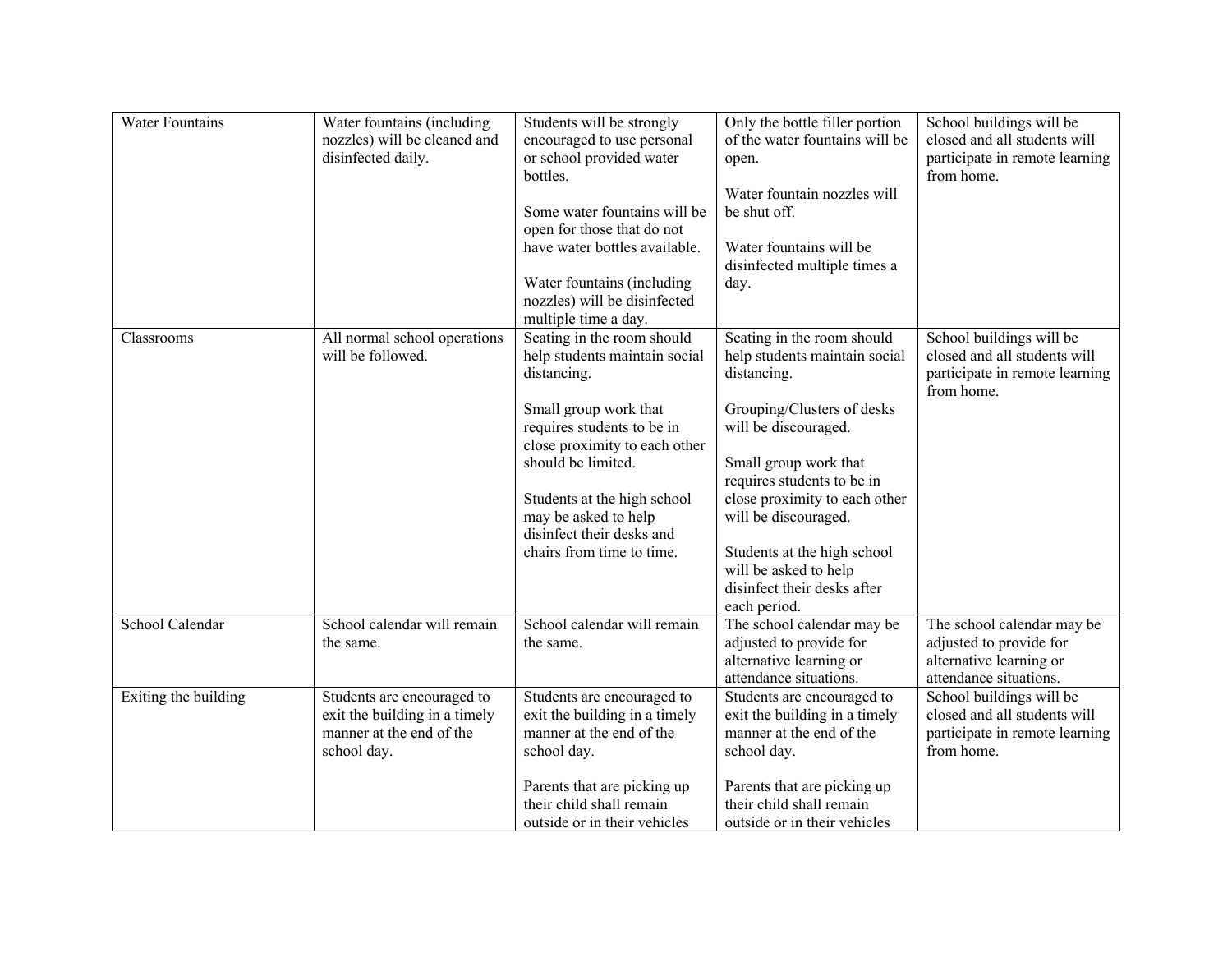| Exiting the building        |                               | until their child comes out of | until their child comes out of |                                |
|-----------------------------|-------------------------------|--------------------------------|--------------------------------|--------------------------------|
| (continued)                 |                               | the school.                    | the school.                    |                                |
|                             |                               |                                |                                |                                |
|                             |                               | Students will be encouraged    | Students will be encouraged    |                                |
|                             |                               | to maintain appropriate        | to maintain appropriate        |                                |
|                             |                               | social distancing.             | social distancing.             |                                |
|                             |                               |                                |                                |                                |
|                             |                               | Students will not be allowed   | Students will not be allowed   |                                |
|                             |                               | to gather or linger in the     | to gather or linger in the     |                                |
|                             |                               | hallways after school.         | hallways after school.         |                                |
| <b>Elementary Academics</b> | All students in grades PreK-6 | All students in grades PreK-6  | All students in grades PreK-6  | School buildings will be       |
|                             | will attend school in person  | will attend school in person   | will attend school in person   | closed and all students will   |
|                             | and will be expected to       | and will be expected to        | and will be expected to        | participate in remote learning |
|                             | complete the classwork and    | complete the classwork and     | complete the classwork and     | from home.                     |
|                             | homework as assigned by       | homework as assigned by        | homework as assigned by        |                                |
|                             | their teachers.               | their teachers.                | their teachers.                |                                |
|                             |                               |                                |                                |                                |
|                             | All other operations will be  | Students that are unable to    | Students that are unable to    |                                |
|                             | followed as normal.           | attend in person will be       | attend in person will be       |                                |
|                             |                               | required to attend online      | required to attend online      |                                |
|                             |                               | (depending on age) or          | (depending on age) or          |                                |
|                             |                               | through the use of recorded    | through the use of recorded    |                                |
|                             |                               | lessons and work. Students     | lessons and work. Students     |                                |
|                             |                               | in this situation will be      | in this situation will be      |                                |
|                             |                               | required to complete all       | required to complete all       |                                |
|                             |                               | classwork and homework as      | classwork and homework as      |                                |
|                             |                               | assigned by their teachers     | assigned by their teachers     |                                |
|                             |                               | and will not have adjusted     | and will not have adjusted     |                                |
|                             |                               | due dates.                     | due dates.                     |                                |
|                             |                               |                                |                                |                                |
|                             |                               | If students are unable to      | If students are unable to      |                                |
|                             |                               | attend online due to illness,  | attend online due to illness,  |                                |
|                             |                               | then the make-up work          | then the make-up work          |                                |
|                             |                               | policy will be in effect. They | policy will be in effect. They |                                |
|                             |                               | will receive extra time, but   | will receive extra time, but   |                                |
|                             |                               | all classwork and homework     | all classwork and homework     |                                |
|                             |                               | will need to be completed as   | will need to be completed as   |                                |
|                             |                               | assigned by their teacher.     | assigned by their teacher.     |                                |
|                             |                               |                                |                                |                                |
|                             |                               |                                |                                |                                |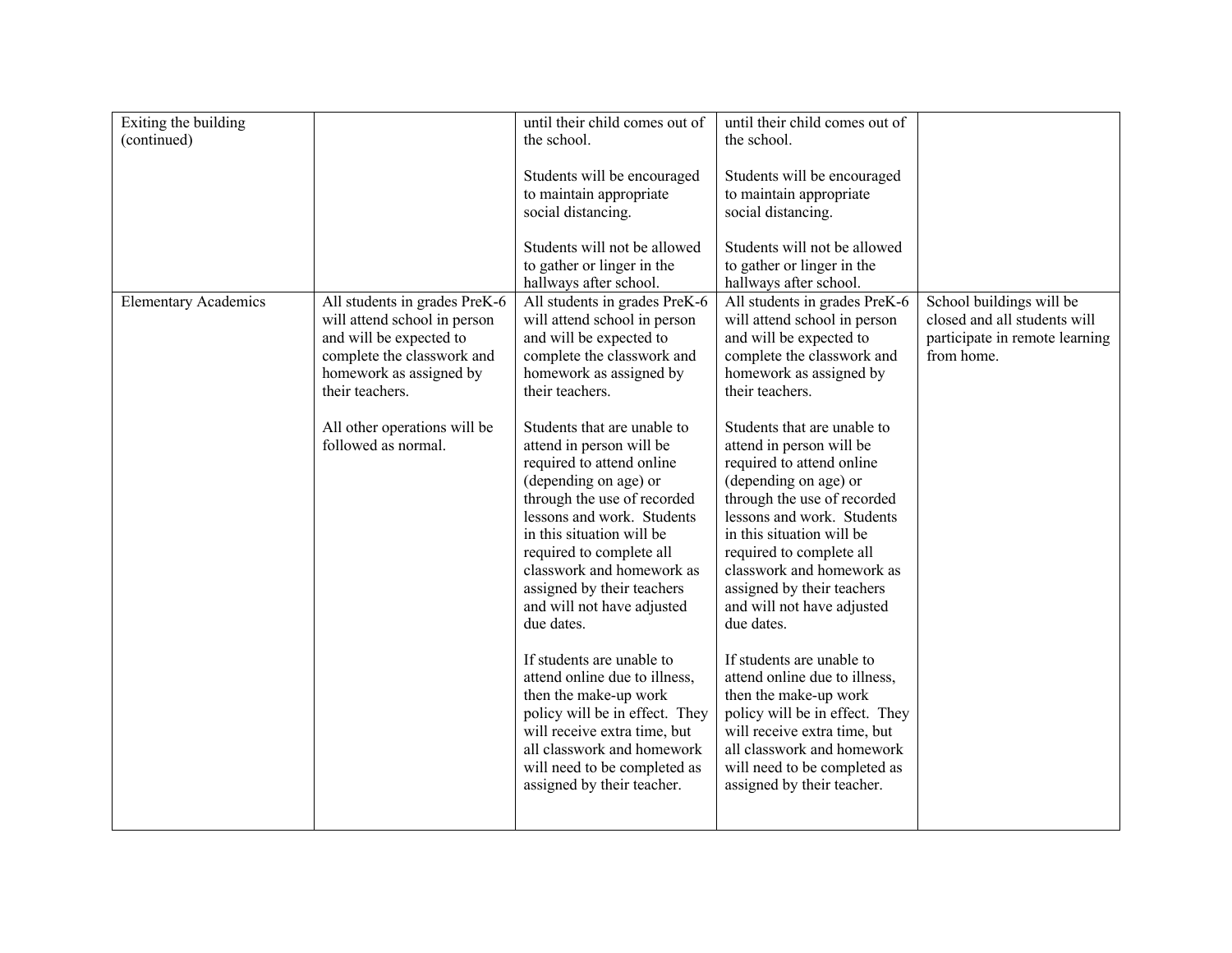| <b>Elementary Academics</b> |                              | PE: PE will be outside as     | PE, Music, and Art teachers   |                                |
|-----------------------------|------------------------------|-------------------------------|-------------------------------|--------------------------------|
| (continued)                 |                              | much as possible. Classes     | will come to the classrooms   |                                |
|                             |                              | will be asked to enter the    | to conduct their classes.     |                                |
|                             |                              | gym through one of the gym    | Schedules will be adjusted so |                                |
|                             |                              | doors. Water bottles should   | only one grade has their      |                                |
|                             |                              | be filled and brought to PE   | specials at a time.           |                                |
|                             |                              | each day.                     |                               |                                |
|                             |                              |                               | Library: Trips to the         |                                |
|                             |                              | Music: Music will be in the   | Thomas County Library will    |                                |
|                             |                              | music room and classes will   | be suspended.                 |                                |
|                             |                              | be encouraged to use the      |                               |                                |
|                             |                              | outside door of the music     | Resource/Intervention:        |                                |
|                             |                              |                               | Resource and Intervention     |                                |
|                             |                              | room to enter.                |                               |                                |
|                             |                              |                               | teachers will conduct their   |                                |
|                             |                              | Art: Art will be conducted in | interventions in the          |                                |
|                             |                              | the grade's classroom or at   | classrooms.                   |                                |
|                             |                              | the high school art room      |                               |                                |
|                             |                              | depending on what works for   |                               |                                |
|                             |                              | the teachers' schedules.      |                               |                                |
|                             |                              |                               |                               |                                |
|                             |                              | Library: Trips to the         |                               |                                |
|                             |                              | Thomas County Library will    |                               |                                |
|                             |                              | be in accordance with their   |                               |                                |
|                             |                              | policies.                     |                               |                                |
|                             |                              |                               |                               |                                |
|                             |                              | Resource/Intervention:        |                               |                                |
|                             |                              | Students will still travel to |                               |                                |
|                             |                              | the Resource or Intervention  |                               |                                |
|                             |                              | rooms as scheduled.           |                               |                                |
| High School Academics       | All students in grades 7-12  | All students in grades 7-12   | All students in grades 7-12   | School buildings will be       |
|                             | will attend school in person | will attend school in person  | will attend school in person  | closed and all students will   |
|                             | and will be expected to      | and will be expected to       | and will be expected to       | participate in remote learning |
|                             | complete the classwork and   | complete the classwork and    | complete the classwork and    | from home.                     |
|                             | homework as assigned by      | homework as assigned by       | homework as assigned by       |                                |
|                             | their teachers.              | their teachers.               | their teachers.               |                                |
|                             |                              |                               |                               |                                |
|                             | All other operations will be | Students that are unable to   | Students that are unable to   |                                |
|                             | followed as normal.          | attend in person will be      | attend in person will be      |                                |
|                             |                              | required to attend online     | required to attend online     |                                |
|                             |                              | (depending on age) or         | (depending on age) or         |                                |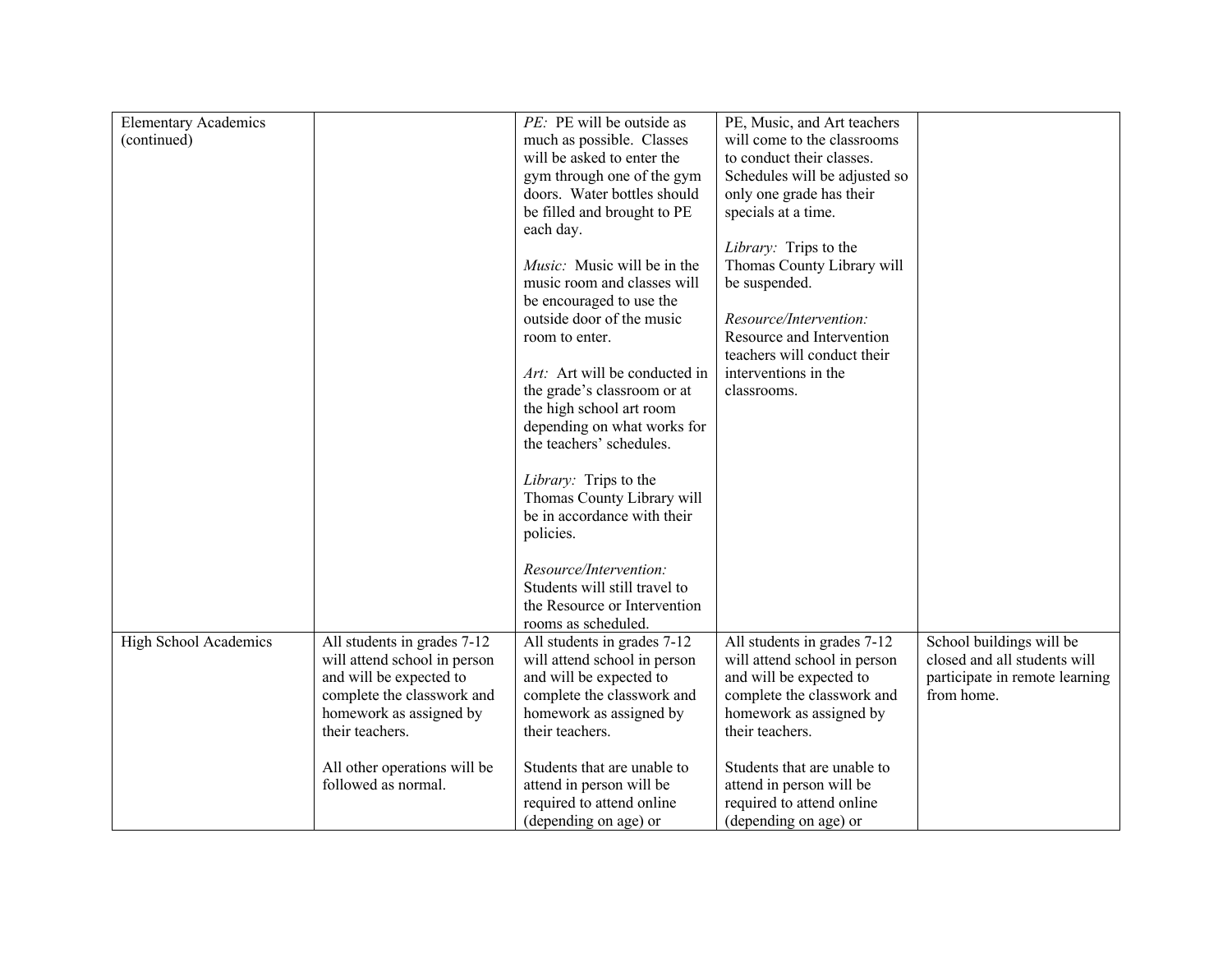| High School Academics              |                               | through the use of recorded     | through the use of recorded     |                                |
|------------------------------------|-------------------------------|---------------------------------|---------------------------------|--------------------------------|
| (continued)                        |                               | lessons and work. Students      | lessons and work. Students      |                                |
|                                    |                               | in this situation will be       | in this situation will be       |                                |
|                                    |                               |                                 |                                 |                                |
|                                    |                               | required to complete all        | required to complete all        |                                |
|                                    |                               | classwork and homework as       | classwork and homework as       |                                |
|                                    |                               | assigned by their teachers      | assigned by their teachers      |                                |
|                                    |                               | and will not have adjusted      | and will not have adjusted      |                                |
|                                    |                               | due dates.                      | due dates.                      |                                |
|                                    |                               | If students are unable to       | If students are unable to       |                                |
|                                    |                               | attend online due to illness,   | attend online due to illness,   |                                |
|                                    |                               | then the make-up work           | then the make-up work           |                                |
|                                    |                               | policy will be in effect. They  | policy will be in effect. They  |                                |
|                                    |                               | will receive extra time, but    | will receive extra time, but    |                                |
|                                    |                               | all classwork and homework      | all classwork and homework      |                                |
|                                    |                               | will need to be completed as    | will need to be completed as    |                                |
|                                    |                               | assigned by their teacher.      | assigned by their teacher.      |                                |
|                                    |                               |                                 |                                 |                                |
|                                    |                               | Students will attend classes    | <b>Block or Alternative</b>     |                                |
|                                    |                               | and follow their schedules as   | Scheduling will be used to      |                                |
|                                    |                               | normal.                         | limit the amount of contact     |                                |
|                                    |                               |                                 | as much as possible.            |                                |
| <b>Technology Considerations</b>   | All students in grades PreK-  | All students in grades PreK-    | All students in grades PreK-    | School buildings will be       |
|                                    | 12 will attend school in      | 12 will attend school in        | 12 will attend school in        | closed and all students will   |
|                                    | person.                       | person.                         | person.                         | participate in remote learning |
|                                    |                               |                                 |                                 | from home.                     |
|                                    | At home access should be      | At home access should be        | At home access should be        |                                |
|                                    | available for students to the | available for students that are | available for students that are | The school will work with      |
|                                    | extent possible.              | unable to attend school in      | unable to attend school in      | families and local internet    |
|                                    |                               | person.                         | person.                         | providers to help make sure    |
|                                    |                               |                                 |                                 | all students have access to    |
|                                    |                               | The school will work with       | The school will work with       | appropriate internet at home.  |
|                                    |                               | families and local internet     | families and local internet     |                                |
|                                    |                               | providers to help this process  | providers to help this process  |                                |
|                                    |                               | as necessary.                   | as necessary.                   |                                |
| <b>Extra-Curricular Activities</b> | All normal operations will be | All guidelines of the           | All guidelines of the           | All guidelines of the          |
|                                    | followed.                     | governing body of the           | governing body of the           | governing body of the          |
|                                    |                               | activity (NSAA, FFA, etc)       | activity (NSAA, FFA, etc)       | activity (NSAA, FFA, etc)      |
|                                    |                               | will be followed.               | will be followed.               | will be followed.              |
|                                    |                               |                                 |                                 |                                |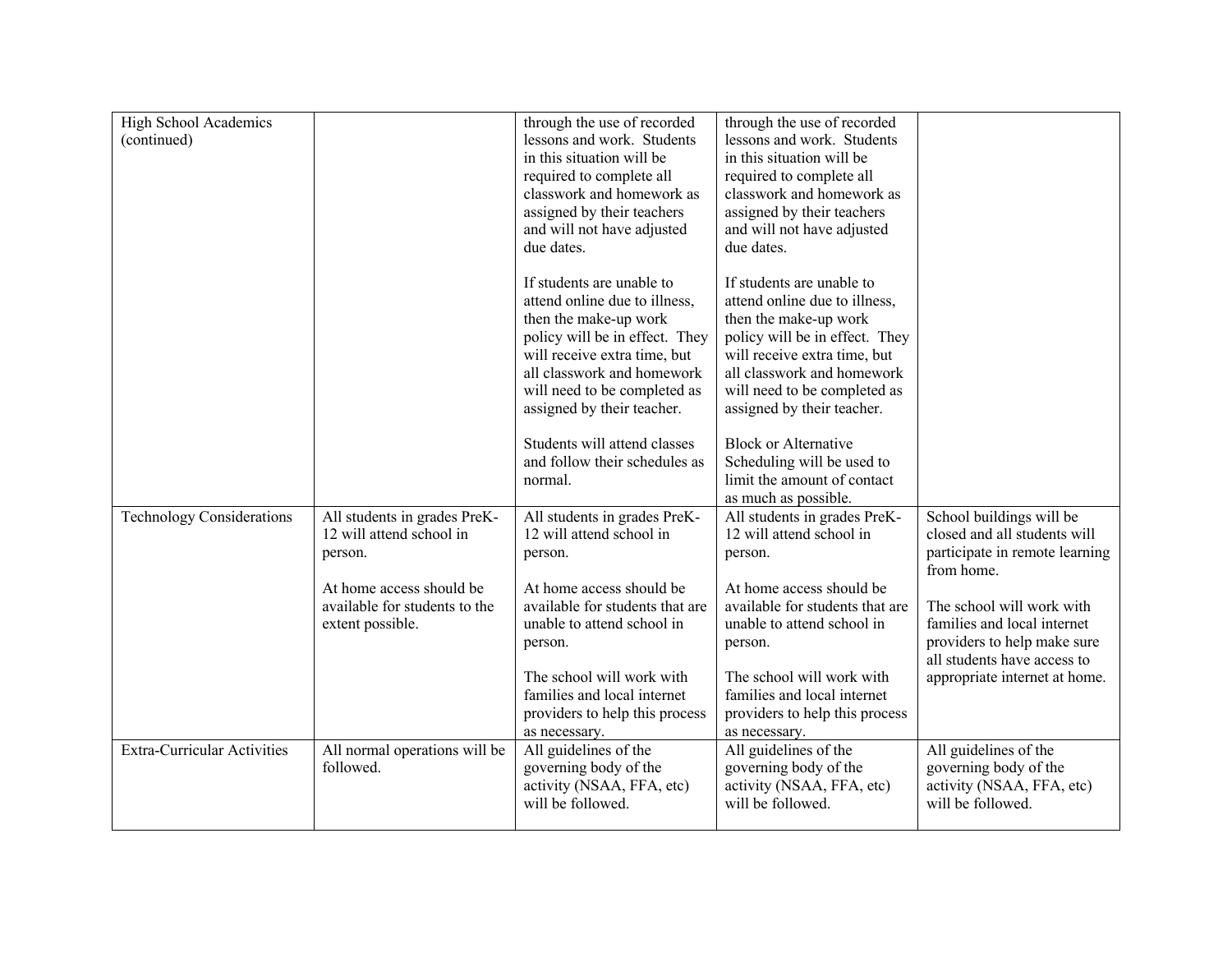| Extra-Curricular Activities<br>(continued) | Temperature checks may be<br>required before students can<br>participate in activities.                        | Temperature checks shall be<br>required before students can<br>participate in activities.                    | Most likely, there will be no<br>activities being conducted at<br>this level. |
|--------------------------------------------|----------------------------------------------------------------------------------------------------------------|--------------------------------------------------------------------------------------------------------------|-------------------------------------------------------------------------------|
|                                            | Students will be encouraged<br>to maintain social distancing.                                                  | Students will be encouraged<br>to maintain social distancing.                                                |                                                                               |
|                                            | Students and staff will be<br>encouraged to wear a face<br>covering when attending an<br>out of town activity. | Students and staff will be<br>required to wear a face<br>covering when attending an<br>out of town activity. |                                                                               |
|                                            | Students are NOT eligible<br>for participation while they<br>are attending school through<br>online options.   | Students are NOT eligible<br>for participation while they<br>are attending school through<br>online options. |                                                                               |

**Cleaning Considerations:** The following is a list of considerations that we are making for additional cleaning of the building and grounds.

| Buses and Vans   | Disinfectant misters are available to be used to quickly disinfect transportation vehicles.<br>$\bullet$                                                                                                     |
|------------------|--------------------------------------------------------------------------------------------------------------------------------------------------------------------------------------------------------------|
|                  | Students and staff shall make sure that buses and vans are clean and well maintained.<br>$\bullet$                                                                                                           |
| Gym and Locker   | Locker rooms will be cleaned and disinfected on a daily basis.<br>$\bullet$                                                                                                                                  |
| Rooms            | Extra cleaning of the gym and locker rooms will be done on the day of games/events.<br>$\bullet$                                                                                                             |
|                  | Students need to keep ALL belongings in their lockers. Any items outside of the lockers or in the<br>$\bullet$<br>bleachers will be picked up and they will need to collect them from Mr. Dahlberg.          |
|                  |                                                                                                                                                                                                              |
| High Touch Areas | Custodians, secretaries, paraprofessionals, and teachers will be asked to help keep high touch<br>$\bullet$<br>areas (light switches, desks, door handles, etc.) cleaned and disinfected throughout the day. |
|                  | Disinfectant foggers will be used throughout the year (on weekends).<br>$\bullet$                                                                                                                            |
| Lunchroom        | Lunch tables will be disinfected after each use and will be put up each day to discourage their use<br>$\bullet$                                                                                             |
|                  | for anything other than breakfast or lunch.                                                                                                                                                                  |
|                  | Students need to keep track of all of their personal items. Any items outside in the bleachers will<br>$\bullet$                                                                                             |
|                  | be picked up and they will need to collect them from Mr. Dahlberg.                                                                                                                                           |
| Playground       | A disinfectant mister will be used multiple times a week to do a general cleaning of all items.<br>$\bullet$                                                                                                 |
|                  | Wiping down of high touch areas will be done on a daily basis.<br>$\bullet$                                                                                                                                  |